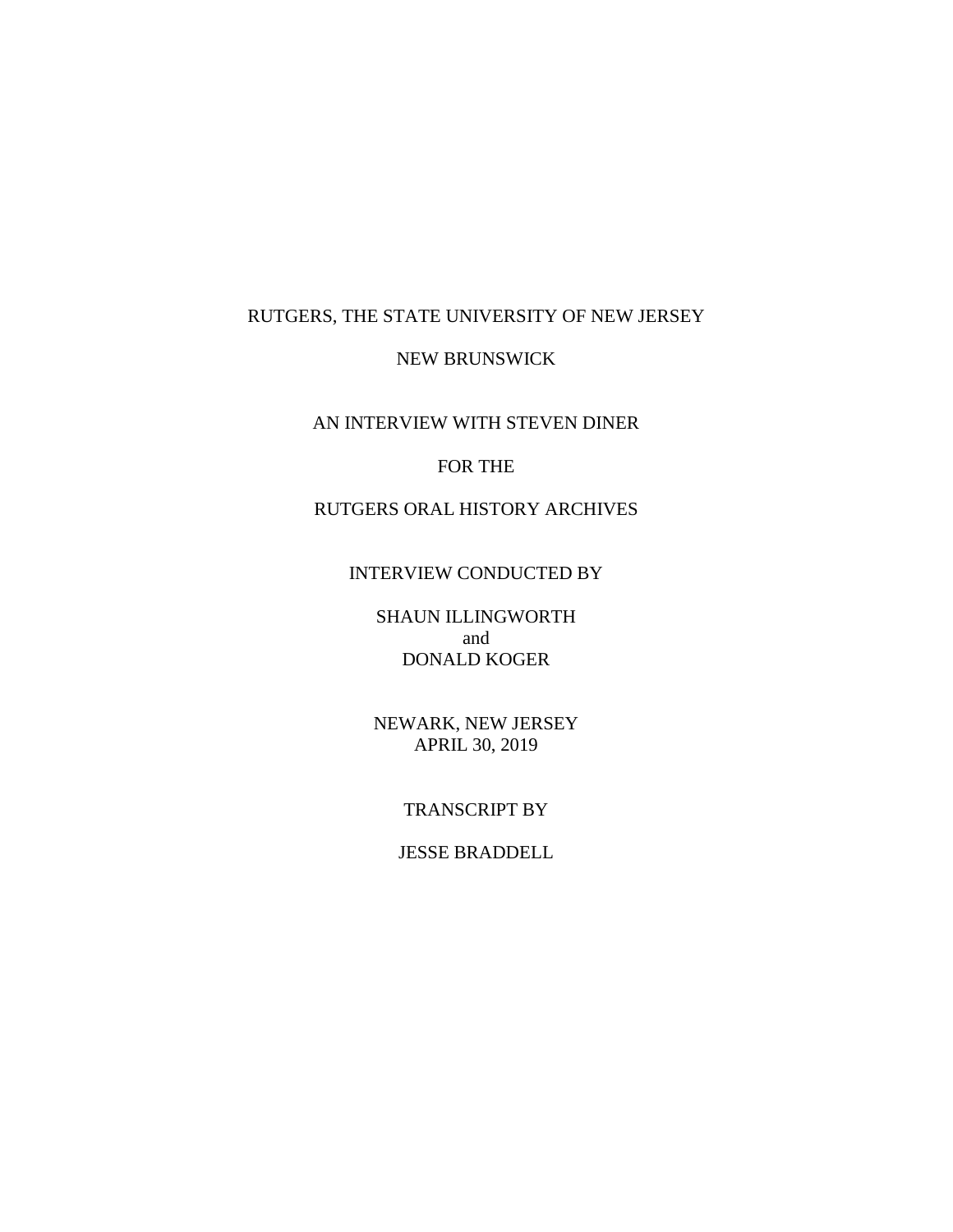Donald Koger: Today is April 30, 2019. This is session number two of the oral history interview with Dr. Steven Diner, in Newark, New Jersey. This is Donald Koger.

Shaun Illingworth: This is Shaun Illingworth, and thank you very much for having us back.

Steven Diner: My pleasure.

SI: Last time, we left off with your becoming the Dean of the College of Arts and Sciences here in Rutgers-Newark. How do you get settled in a job like that? How do you determine what are the best courses of action? What do you see as the number one priorities?

SD: Well, I came with a very clear idea of what I wanted to accomplish. Obviously, as dean, you oversee all kinds of things, but my overall objective, was how do we take advantage of our location in downtown Newark to strengthen Arts and Sciences? I did a number of different things along those lines. One of the most important, I began having departments shape their recruiting of new faculty around a couple of broad interdisciplinary areas. One was cities, urban life, et cetera. The other big one was race, ethnicity, immigration, and group identity. The reason for the second, of course, was that Rutgers-Newark had already been ranked for years as the most diverse campus in America, by *U.S. News*, and I knew we had this extraordinary student diversity. So, each time a new faculty line opened up, if it was in the humanities or social sciences, I discussed with the department chair, how to somebody with interests in these particular areas. Also, one of the things I negotiated in my appointment was several new faculty lines, I used those to recruit new faculty in key areas that would strengthen our focus on cities, race and ethnicity. That was very, very important, and I put a lot of energy into that.

One of the things I was told when I got here was that we were having trouble recruiting students and in particular, recruiting good students. The enrollment numbers weren't great, but I had this idea that we could recruit top students to an honors college. Our emphasis in recruiting students would be, here's a chance to really learn in the city and take advantage of all these connections and all those opportunities. This honors college was actually quite successful in recruiting students, stronger students, who they may have been or may not have been interested in the city before. So, that was really important. As part of the deal I negotiated to come to Rutgers-Newark, I had some money that I could give to faculty to design new courses that were based on the city. So, we gave out grants to various faculty members and a whole bunch of new urbanoriented or race and ethnicity-oriented courses emerged.

I was chatting with a faculty member here, whom I recruited when I was dean. She's now director of the Urban Systems Program, which is an interdisciplinary doctoral program. We were chatting one day and she said, "Steve, a group of the faculty who you recruited are all good friends and we continue to get together and share our interests in cities." I was blown away. No university can teach everything. You need areas of focus. My idea was that scholars and students interested in urban issues, and in race and ethnicity would see Rutgers-Newark as the campus they really want to come to. In many ways, it worked.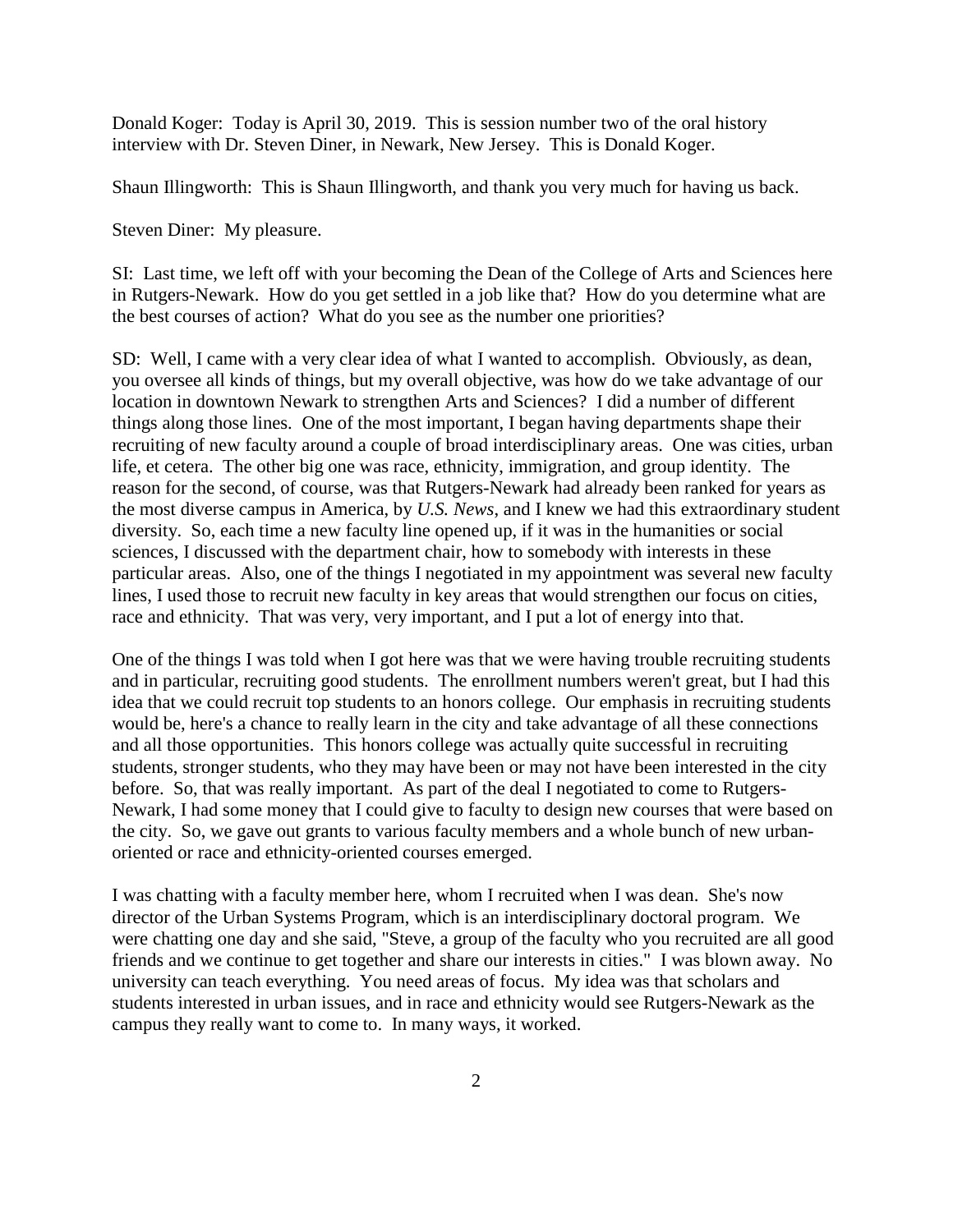SI: Let us talk about the honors college for a second.

SD: Yes.

SI: You said something had been in place already, and you kind of changed the emphasis to more living and learning in the city.

SD: There had been a modest, very small, ineffective honors program, nothing much was happening in it. There were very few students in it. I basically appointed a new director with a mission to really start recruiting students around the learning opportunities in the city.

SI: Are there other aspects involved structurally, other than kind of fine tuning the mission and appointing a new director? What other things do you have to do to get something like that up and running on your level? Obviously, the director has to do a lot.

SD: Yes, well, you've got to provide funding and engage leading faculty in the Honors College. I needed to find offices for them. Finding space on the campus is one of the biggest challenges any administrator faces. So, that was an issue. I don't remember exactly where we put them, but it got resolved nicely. I sought to connect the honors program with as many departments as I could. Obviously, as a dean, you spend a lot of time with department chairs, and that's probably your key constituency. In fact, I had monthly meetings with all the chairs, plus everyone on my staff. I left the agenda pretty open, so chairs could bring up whatever issues they wanted. I also presented issues that I thought we should talk about, and among them were things like the honors program and the focus on cities.

SI: Now, part of that addresses this issue that I hear in many contexts of all three campuses, but, particularly, Newark and Camden being in the city, not of the city, and it seems like you are addressing that with the renewed emphasis on cities and embracing ethnicity. Were there other ways you were addressing that with constituency around the city?

SD: Oh, yes, from day one, as dean and even more as chancellor. As dean, I made appointments to meet many of the very important people in the city. I talked to them about my goals. I remember meeting with Sharpe James, who was mayor before Booker, and was generally thought to be this rough [African] American city guy who was contemptuous about academics. But he was wonderful. He said, "I am so glad you came to see me and how wonderful that you're putting an emphasis on the city and studying the city." [Editor's Note: Sharpe James served as the Mayor of Newark from 1986 to 2006 and State Senator representing the 29th District from 1999 to 2008. Cory Booker was the Mayor of Newark from 2006 to 2013. Since 2013, he has served as one of New Jersey's Senators.]

One of the national higher education organizations I was involved with brought group of visitors to the campus. I think they were international. They were spending a day or two in Newark. One of the things I did was arrange for them to meet Sharpe James in the Performing Arts Center. It was so interesting, because Sharpe James was the last person I thought would be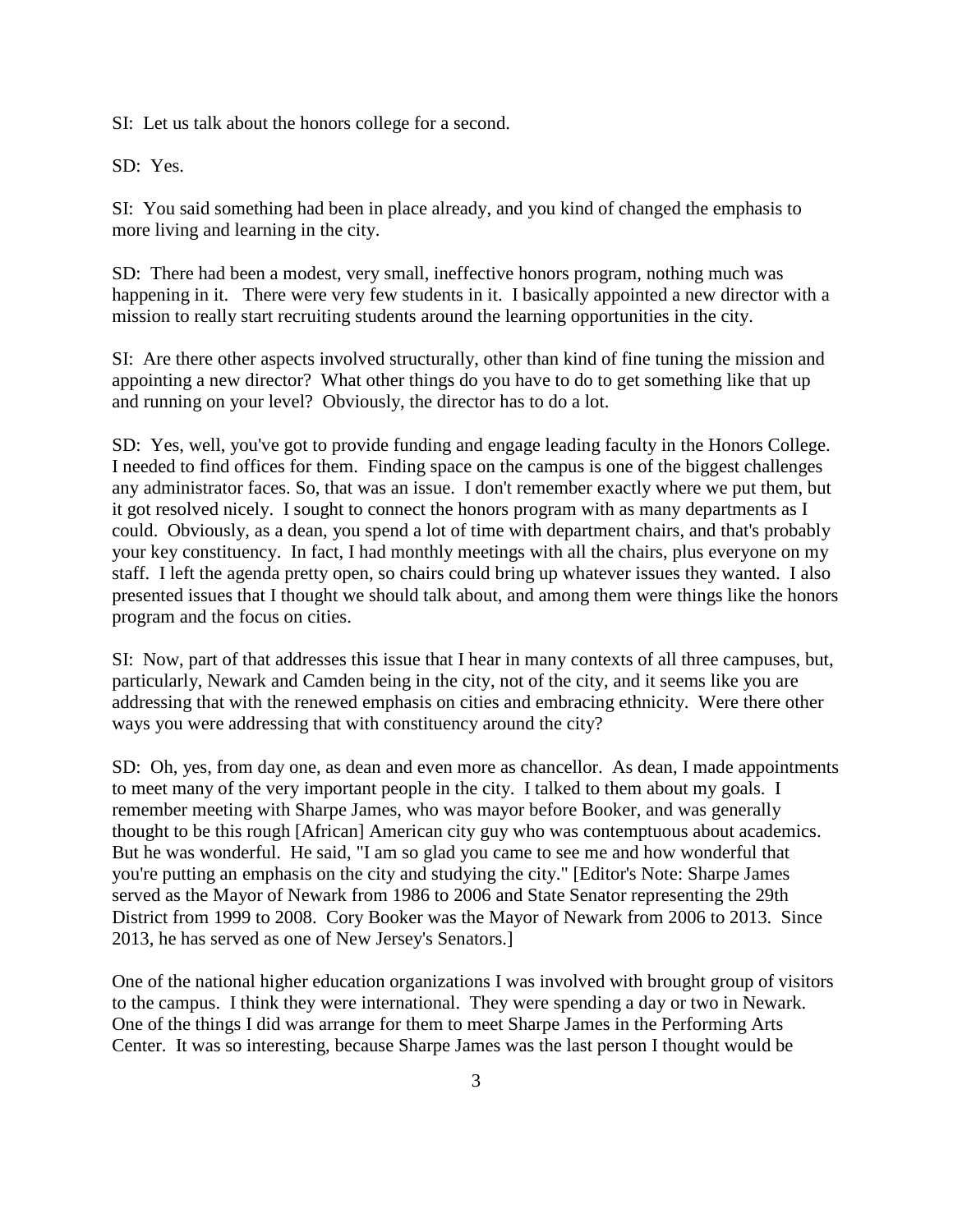really into the arts. But he said to the visitors, "This building is here because of our commitment to the city and we're building a greater city." He seemed thrilled, to be showing people the Performing Arts Center, which surprised me at the time. He was proud of everything that got built in Newark. I also got to know members of the city council. There's one city council member I met with that I probably should tell you about. [Editor's Note: The New Jersey Performing Arts Center, or NJPAC, opened in 1997. It is located at 1 Center Street in Newark. Nearby is the Prudential Center, an arena that is home to the New Jersey Devils.]

#### SI: Sure.

SD: His name was Cory Booker. He had just been elected to the city council when I arrived. We had a wonderful conversation and talked at some length. He's a politician, but he's also an academic, Rhodes Scholar and all that. When we finished our conversation, he says, "Let's stay in very close touch. I really want to work with you and the University." He said, "But don't tell anyone else in the city government that you're meeting with me because if you do, they won't meet with you because I'm such a pariah to them." Also, I met with many civic leaders. One of them was Ray Chambers. [Editor's Note: Cory Booker earned a BA and MA from Stanford University. He then earned a second MA from Oxford University as a Rhodes Scholar. He then earned a JD from Yale Law School. Ray Chambers is a former business executive and philanthropist. He was born and raised in Newark and is also an alumnus of Rutgers-Newark. He has been involved with the United Nations and currently holds a position in the World Health Organization.]

#### SI: Yes.

SD: He is an alumnus of Rutgers-Newark who funded so much of the redevelopment of Newark. Another one was Art Ryan, the CEO of Prudential. I met with many other people at all sorts of organizations. [Editor's Note: Arthur F. Ryan was the CEO of Prudential from 1994 to 2008. He is known for revitalizing the company and making it a public company. He is active in many philanthropic activities as well.]

SI: Given the complex relationships between New Brunswick and Newark, did having somebody who was intimately familiar with the Newark Campus and its goals and challenges affect your job and the fate of the campus during that?

SD: Absolutely.

SI: Okay.

SD: I think it was after my second year as dean, Norm Samuels and I met and he said, "I've been doing this job long enough and I want you to be my successor, and I think I can arrange that." I'd been dean two years, and I said, "No, I need a bit longer. I don't think I can just step down from the dean's position now." So, basically, we waited another year and a half or so. Then there was the proposed merger of Rutgers and UMDNJ, which became a big complicated issue. So, one of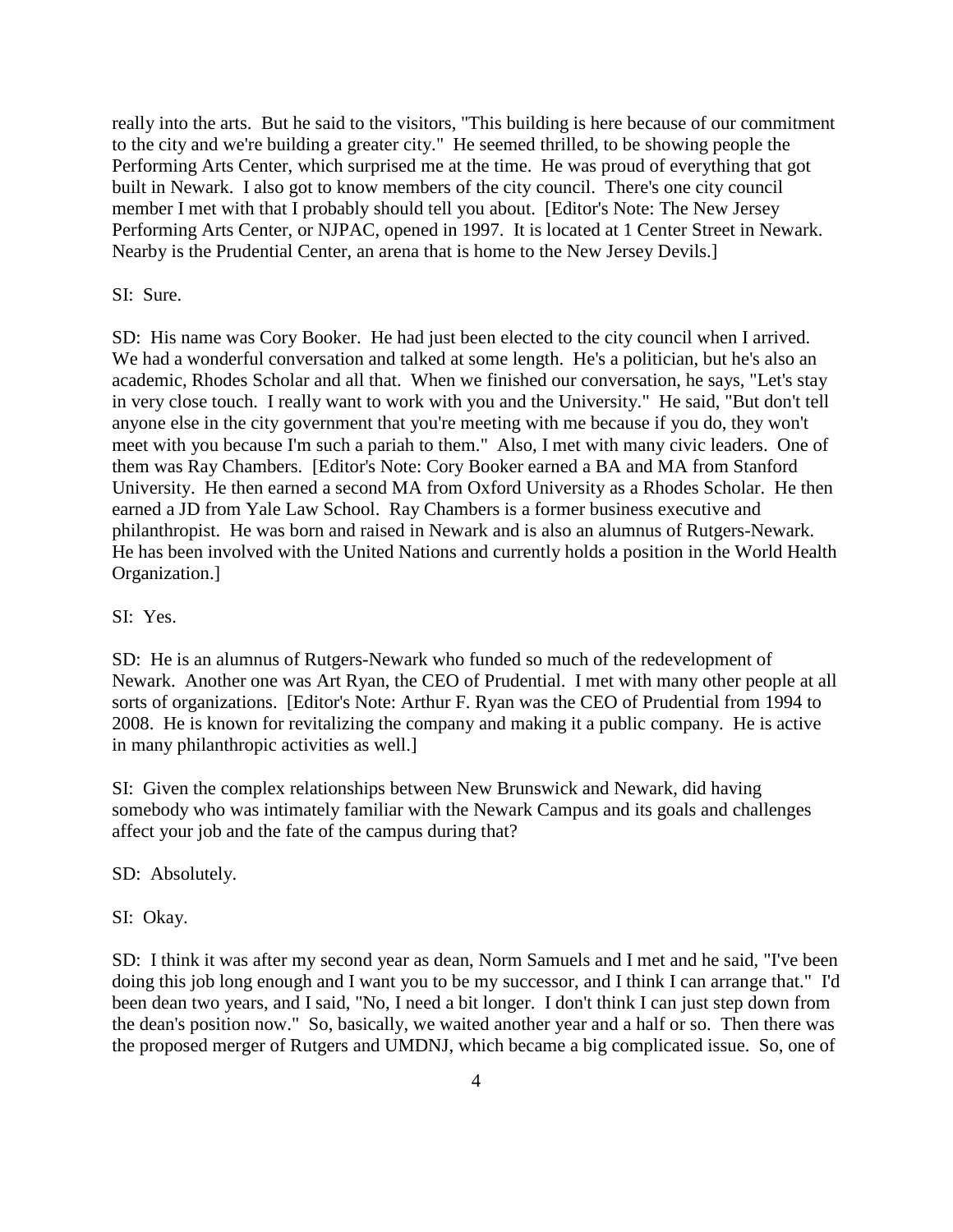the things that happened was that Samuels became, for a period of time, the acting president got on very well with board people. I think they tried to talk him into staying in the job, but he didn't want to. He had been provost here for twenty years and didn't want to continue in administration. But he wanted to get me appointed as his successor, which he had indicated earlier. So when McCormick took over as president, approached me and said, "There's all this uncertainty about the merger and the universities in Newark and you would be the ideal person, can you serve as provost?" I said, "Yes." But it's very interesting, there was never a search, and his reasoning was that there could not be a national search while proposals to merge the universities were pending. We don't have time to do a search. We need good leadership. So, I got appointed without a search and did it for ten years. [Editor's Note: Richard L. McCormick was a Professor in the Department of History at Rutgers from 1976 to 1992. He also served as the Dean of the Faculty of Arts and Sciences for three years.]

SI: Okay.

SD: Over time, McCormick and I had significant disagreements, but at that moment, he was brand new. Well, he was never brand new to Rutgers, but he was new in that role. Based on Samuels' advice, he was eager to get me into the leadership position.

SI: You brought up what was known as the Vagelos Plan, which, if I am thinking correctly, would have basically happened anyway with the merger. Some aspects would be different but bringing a medical school into the system.

SD: Yes.

SI: Going from the Dean of the Arts and Sciences college to Provost, overseeing all these universities and then potentially bringing in medical aspects, did you try to prepare yourself in any way for what might be coming at that point?

SD: Prepare in what sense?

SI: Well, I guess just thinking about what you might do if the Vagelos Plan came to pass.

SD: Oh, yes.

SI: Yes.

SD: Yes. For one thing, I had close ties with the leadership at NJIT and UMDNJ. The tie with NJIT was troubled. Bob Altenkirch who was president at that time, pushed to become the higher education leader in Newark and he saw me in his path as interfering in that.

Nonetheless, I took a deep, deep interest in discussions about the merger. My vision was, "This is wonderful, we can combine UMDNJ Newark and NJIT with Rutgers-Newark and make it a separate institution." That's really what I wanted to see because the idea was, so long as it's a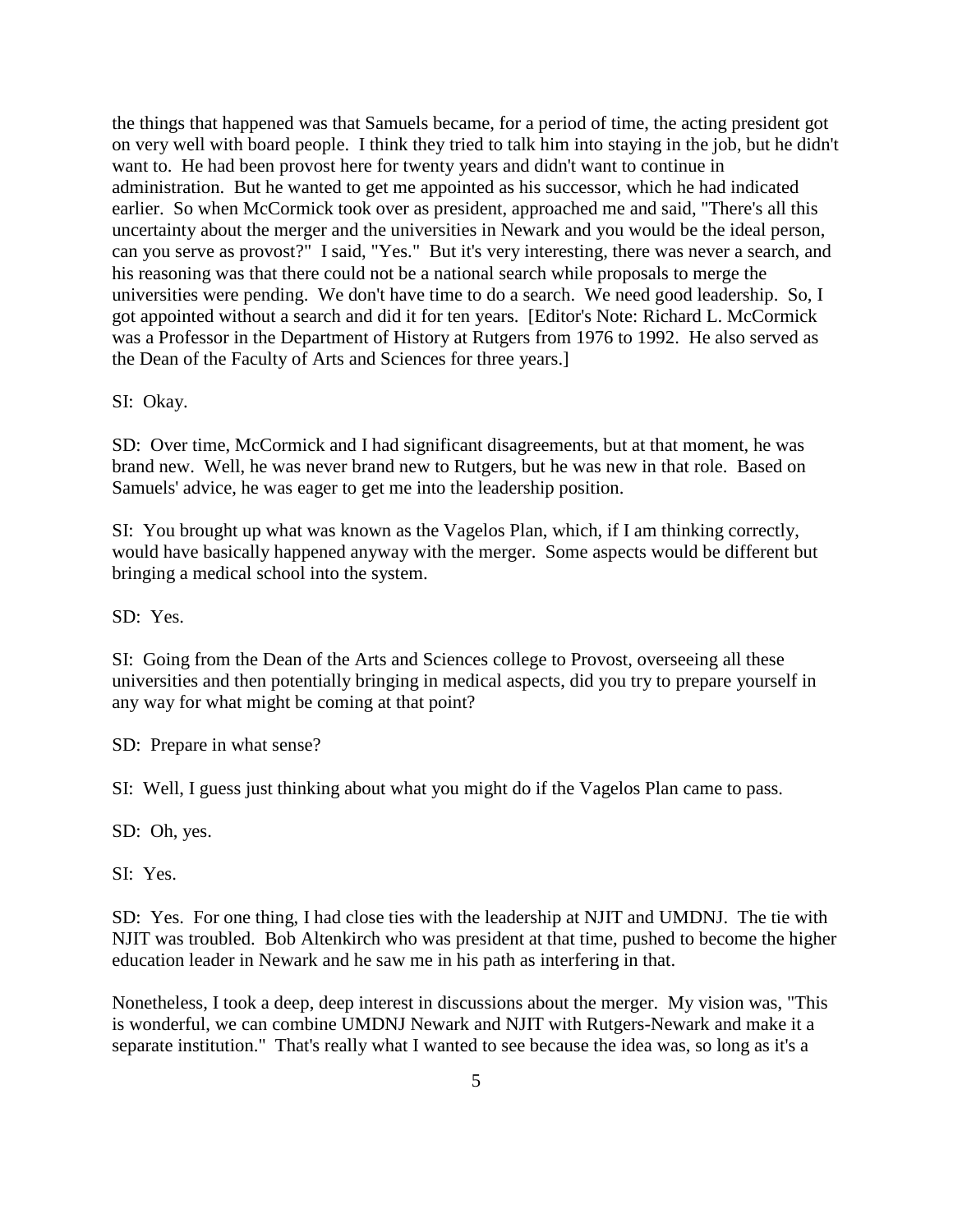system governed through New Brunswick, we would always be stepchildren and we would never get full resources. Norman shared this view with the idea, if we could just combine these three institutions next door to each other into a single university. That would be a major Newark entity and also free us from domination by New Brunswick. [Editor's Note: Bob Altenkirch was president of NJIT From 2003 to 2011. In 2002, Governor James McGreevey appointed the Commission on Health Science, Education, and Training, chaired by Dr. P. Roy Vagelos, retired President, CEO and Chairman of Merck, who served on the Rutgers Board of Governors from 2002 to 2004. The committee was charged with reorganizing the state higher education system. The plan that emerged from their work, identified closely with the chairman as its primary architect and known as the Vagelos Plan, recommended merging Rutgers University, the New Jersey Institute of Technology and UMDNJ and creating three public research universities in the northern, central and southern regions of the state. A Review, Planning and Implementation Steering Committee, also chaired by Dr. Vagelos, began meeting in January 2003 to take steps to implement the plan, but these efforts collapsed by December of that year.]

SI: Well, that brings me back to my earlier question, that year that Dr. Samuels was the acting president, did you see any changes in how Newark fared? Was there more justice in how things were given out or just changes in the way things worked?

SD: I don't really remember. The focus, at the time, was on where are we heading and restructuring rather than, "How much money am I getting for this and that?" So, I don't really recall a significant change in the day-to-day management or Rutgers.

SI: Okay, well, this question kind of bridges both the deanship and then going with the provost years. You talked about how a lot of your visions focused on the social sciences and the humanities departments, but obviously you have the sciences or hard sciences, however you want to put it. Do you just see those as a separate entity to deal with, or do you try to bring these into the larger plans of dealing with the city and dealing with issues like race and ethnicity?

SD: Okay, that's a very good question. I did not think, for the most part, that you could give chemistry and biology and physics an urban focus. I felt strongly that it was very important for Rutgers-Newark to have first-rate science programs. Norman Samuels made building the sciences one of his top priorities. He recruited world class faculty to build particularly in the behavioral program a Center for Molecular and Behavioral Neuroscience (CMBN).

I certainly wanted to see the sciences strengthened. My thinking from the beginning was, "We have the University of Medicine and Dentistry right here. We need to have strong sciences that interact with UMDNJ." As chancellor, I encouraged faculty to develop collaborative research programs with UMDNJ.

The chair of the Department of Geology, Alex Gates, and he had a much broader vision for his department. He thought it should be the Department of Earth and Environmental Sciences, and he started a major research focus, the levels of pollution in the Passaic River in Newark. So, that's one instance where I helped to build a specifically urban focus in the sciences. [Editor's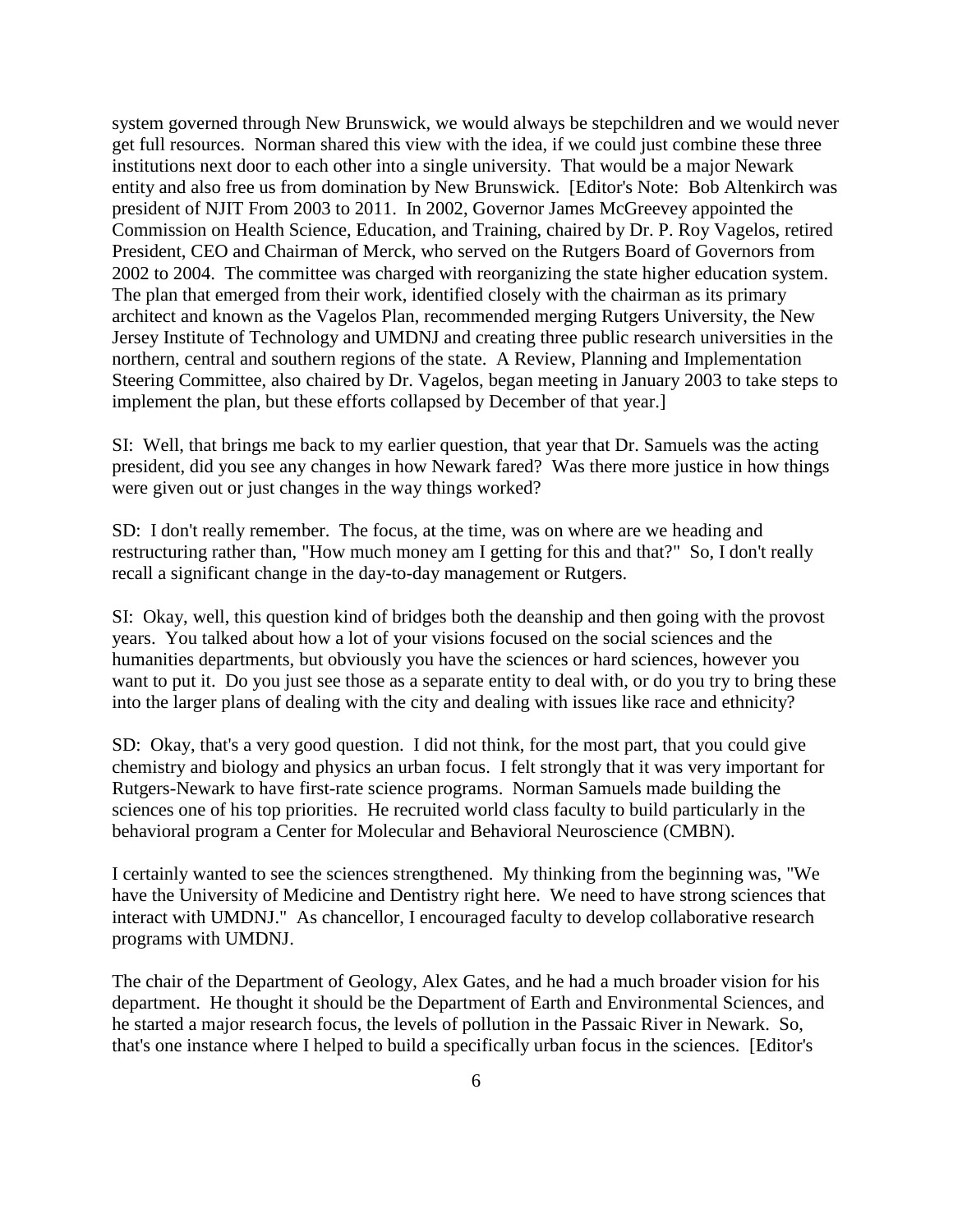Note: Alexander Gates is a Distinguished Professor at Rutgers-Newark. He joined the faculty in 1987.]

The other instance was in the neuroscience program. Paula Tallal, cofounder of the program did a great deal of research on how students learned to read. So, obviously, while she wasn't necessarily working in the Newark schools, clearly, her scholarship and that of many psychology faculty focused on how kids learn, and this has obvious implications for Newark Schools. [Editor's Note: Paula Tallal is Professor Emerita of Neuroscience at Rutgers-Newark. She began her career at Rutgers in 1985. She was also the Co-Director of Center for Molecular and Behavioral Neuroscience at the university.]

SI: When you became provost, did you just expand on these goals that you had been formulating? Obviously, the Vagelos Plan is out there and could change everything, but I think within a year it kind of implodes ...

SD: Yes.

SI: … Or does not get the support it needs to go further. How do you kind of refigure your priorities at that point, or do you?

SD: Well, certainly, in the back of my mind was, I believed the merger would come up again so it was important for me to continue to build close relationships with the other universities in Newark. But, it no longer was my central focus. I continued to focus on building and strengthening our academic programs by taking advantage of our location in the city and how could we attract more students and stronger students, taking advantage of our location in the city?

The law school, for example, had pioneered in connecting legal education with community service and the needs of poor urban residents. It was great working with the law school. The business school had not been involved in any significant way in the city. One of the things I did as chancellor was to get the school to establish a program in small business. We recruited a specialist in urban entrepreneurship and other faculty with related interests. So, this became an important new focus within the business school. This focus included urban business, minority entrepreneurship and the like. I was very pleased that I was able to do that. [Editor's Note: Jerome Williams served as the Executive Vice Chancellor and Provost at Rutgers University-Newark. Williams is a Distinguished Professor and Prudential Chair in Business and research director of the Center of Urban Entrepreneurship and Economic Development]

SI: I want to ask you about building relationships with other constituencies like the alumni, which was maybe not given the same emphasis in the past as other colleges. Did you find that was a deficit or something you had to really work on to build a relationship for alumni to come back and support?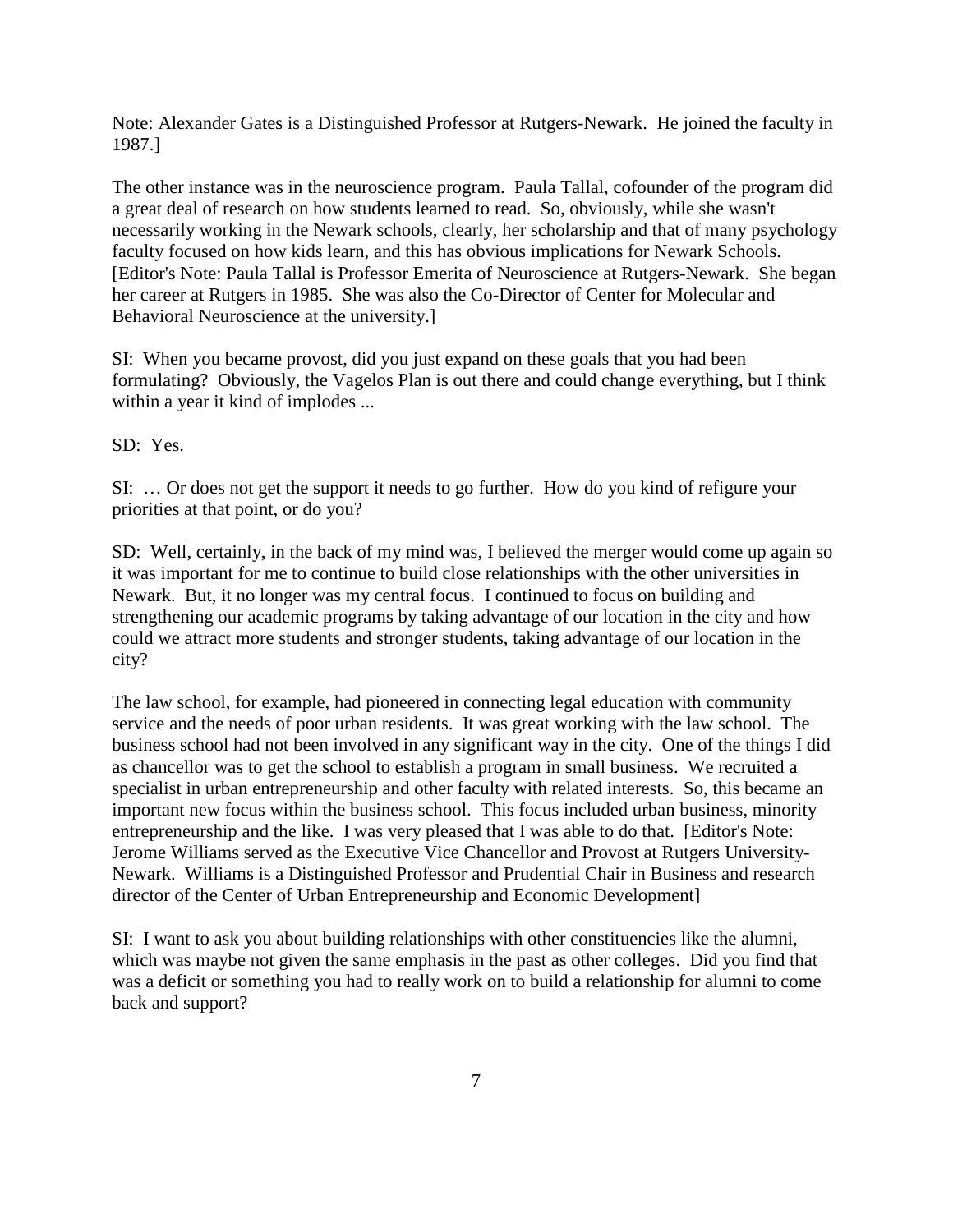SD: Well, it was definitely one of the things I worked actively on. It is the case that relationships with many alumni were quite weak. So, yes, I got much more involved in that. I appointed Irene O'Brien as a vice chancellor for development and she took the lead and started setting up all kinds of luncheons and meetings. [Editor's Note: Irene O'Brien was appointed the Vice Chancellor for Development in 2009 and currently maintains the position.]

SI: Do you have any questions before I go further?

DK: Do you have any specific memories that come to mind when thinking about the partnerships with the local businesses at the time? Are there any stories that pop up about a particularly victory there?

SI: Prudential, obviously, has a strong relationship with this campus.

SD: Yes.

SI: Were there other businesses that either had a strong relationship or that you tried to cultivate specifically?

SD: Audible. So, yes, that was one entity, for example, that we worked with, particularly, as they were just getting started. I met with the CEO. He and I talked a lot about what Newark was like, its business possibilities. I was able to get some ties between him and faculty. I also developed good ties PSE&G. On occasion they turn to me and ask for a faculty expert who could help with this or that. [Editor's Note: Audible was founded in 1995. The company produces and sells audio entertainment, such as audio books. In 2007, the company moved its headquarters to Newark. Public Service Electric and Gas Company, or PSE&G, is a utility company in the State of New Jersey. It is operated by Public Service Enterprise Group (PSEG).]

SI: In terms of your most important tasks as provost and then chancellor, obviously appointing deans and making good appointments elsewhere is a part of that.

SD: Yes, yes.

SI: Do you have any other memories of people who you identified that you felt really could carry your goals forward and wound up doing that? Maybe just give us a little insight into what your thought process is in trying to make those appointments.

SD: Yes, it's a very good question. Well, one of the recruitments, I remember, was Dean of the Law School, and obviously the law school was very community oriented. I thought I had made a fabulous appointment when I persuaded John Farmer to come and be dean. Unfortunately, other opportunities emerged for him. He was clearly committed to the kinds of community engagement that the law school had been well known for. In the business school, I was able to appoint Glenn Shafer, who is quite an accomplished statistician. He had run a program for a long time, which prepared working professionals to get an MBA. Glenn was very, very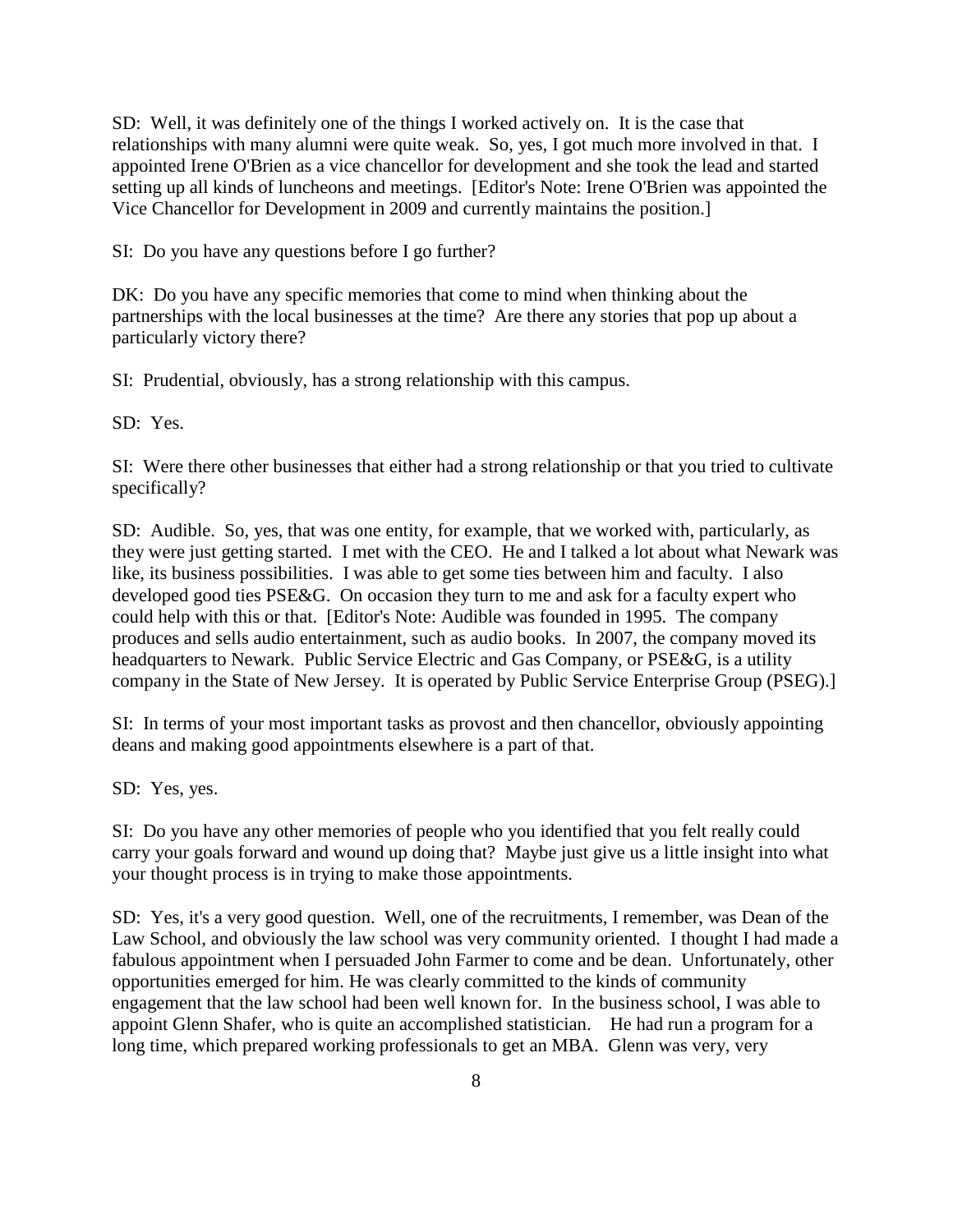committed to Newark. In fact, he and his wife, Nell Painter, who's an eminent historian, bought a house in Newark and were living there. He was very committed to focusing the business school much more on urban issues. The School of Criminal Justice, by the very nature of what it does, was focused on the city. The nursing school was a bit more complicated, because, in this time of transition, it didn't really see itself as belonging to Rutgers-Newark. Its leaders thought it should have closer ties to UMDNJ, and so the deans resisted much of what I wanted to do, which was unfortunate. [Editor's Note: John Farmer was Dean of Rutgers Law School from 2009 to 2013. He also served as the Attorney General of New Jersey from 1999 to 2002 and the Governor of New Jersey for ninety minutes on January 8, 2002, after the resignation of Governor Christie Todd Whitman. Farmer held the post of Senior Vice President and General Counsel for Rutgers University. Since September 1, 2019, he has been the Director of the Eagleton Institute of Politics at Rutgers. Glenn Shafer served as Dean of the Rutgers Business School from 2011 to 2014. He has been on the faculty of the business school since 1992. His wife, Nell Irvin Painter, is a historian, author and artist. Painter is a Distinguished Professor Emerita at Princeton University and also an alumna of the Mason Gross School of the Arts. They have lived in Newark since 2002.]

SI: Well, another area is student life and the campus. The field has changed quite a bit over the course of your time in administration here, but, in particular, building student life on an urban campus that focuses on the city. Can you talk a little bit about what your thoughts were there in looking at some of the experiences from people of the 1980s, when there is really no life on campus or very little? How do you try to build that as part of the experience?

SD: Yes, very important. One of the things I was determined to do was to create more student presence in downtown Newark. Interestingly, this is peripheral, but when I was able to negotiate the purchase of 1 Washington Park, I remember, I got a lot of criticism from a few people in the business school who said, "You're moving us off campus. How can you remove us from the campus?" But a lot of people said, "This is wonderful. Students and faculty are now walking along the street here and you've helped create a street presence in our neighborhood." Obviously, if there's more students on the street, they're presumably more available, more able to engage in student activities of various kinds. So, that was important.

One of my goals was to get more students living on campus because I saw that as really important toward creating 24/7 campus life. I engaged a consulting team of experts on the demand for student housing, and they did a full study of our campus. They came back and said, "You have a demand for several thousand more beds, and you also have a demand from graduate students and law students who need a different kind of housing." I worked quite vigorously to try to get new housing built.

### SI: Okay.

SD: I ran into all kinds of conflict with New Brunswick over housing, because housing was not funded out of the core budget. It was funded out of the fees that students would pay for housing, and that became a separate fund. It was used to pay off debt from construction costs. The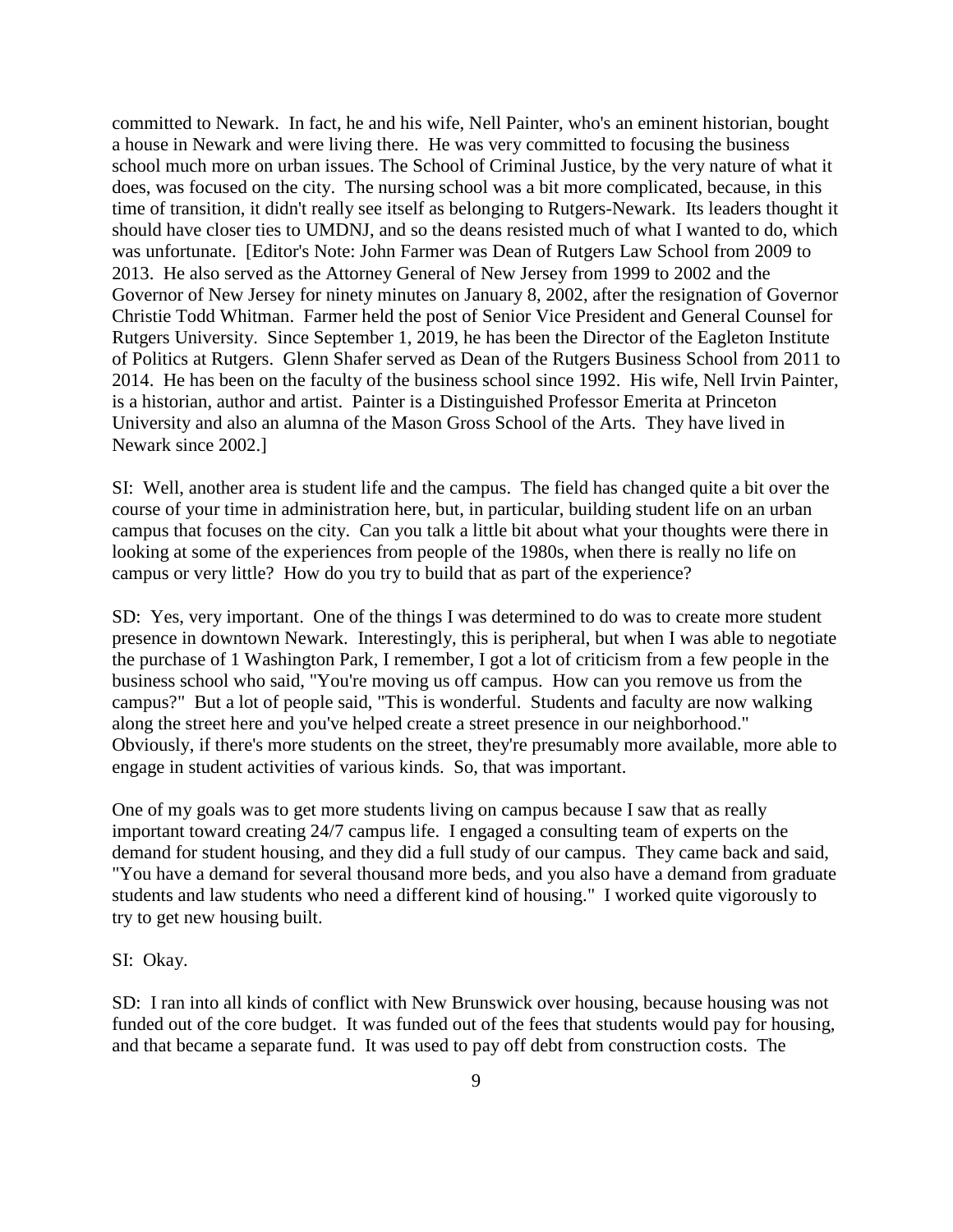person in charge of it was the Director of Housing in New Brunswick, and he didn't want to see any money spent in Newark on housing. I do remember --and we'll talk about this later. When Dick McCormick came to kick me out, one of his "reasons" was I was too aggressive on housing. I believed that if enough students lived on campus, not only will they be more involved, but other students would have reason to be on campus because the resident students created activities. That, in terms of student activities, student life, that was really critical. Also, I encouraged the student affairs staff to work on service to the community, by developing projects where students would go into Newark neighborhoods or would tutor Newark students here on campus.

SI: You mentioned a few building projects. Aside from the struggles with New Brunswick and obvious costs, what else goes into building a building in a place like Newark that you have to deal with?

SD: Well, neighbors. That's a particularly challenging thing, not just here, but on many campuses. After we acquired 1 Washington Park, I believed that we desperately needed more parking over there. We owned a vacant lot next to James Street, and so I remember we began talking about building a mix of instructional facilities and parking over there. All hell broke loose from the James Street residents. James Street was a two-block area of upper-middle-class housing in a city that was overwhelmingly poor and working class. Those folks had been there a very long time so they felt very passionate about protecting their "neighborhood." There was one woman there who was enraged that I was talking about building parking adjacent to where she lived. I remember, at one point, she wrote something that said, "Well, Steve Diner has no understanding and no passion for cities." We eventually came to terms, and we didn't actually build that parking structure in part because we didn't have the money.

By the way, the James Street Residents were perfectly happy when we acquired 1 Washington Park. When, we acquired it, students would be walk back and forth making the street very lively. In acquiring 1 Washington Park, I did not think of it as off campus. My vision was that the campus would extend to 1 Washington Park. My vision of an urban university was not necessarily something compact on a fixed campus. Look at NYU. Wherever you walk in that neighborhood, there's an NYU building and then a private building and then another NYU building. So, that was my vision of what we should head toward as an urban university. [Editor's Note: In 2007, Rutgers decided to purchase 1 Washington Park, a high-rise office tower in downtown Newark, and relocate the Rutgers Business School to the space, which Rutgers shares with Audible.]

By the way, one of the things I often commented on was the design of the Rutgers-Newark campus. I said, "If you look at that campus, you could see that it was built as a fortress to keep out the community." It's almost completely surrounded by walls. I then bragged that with the opening of the new law school building and then the business school, we were finally becoming a campus that is in the city, not just a protected zone, within the city.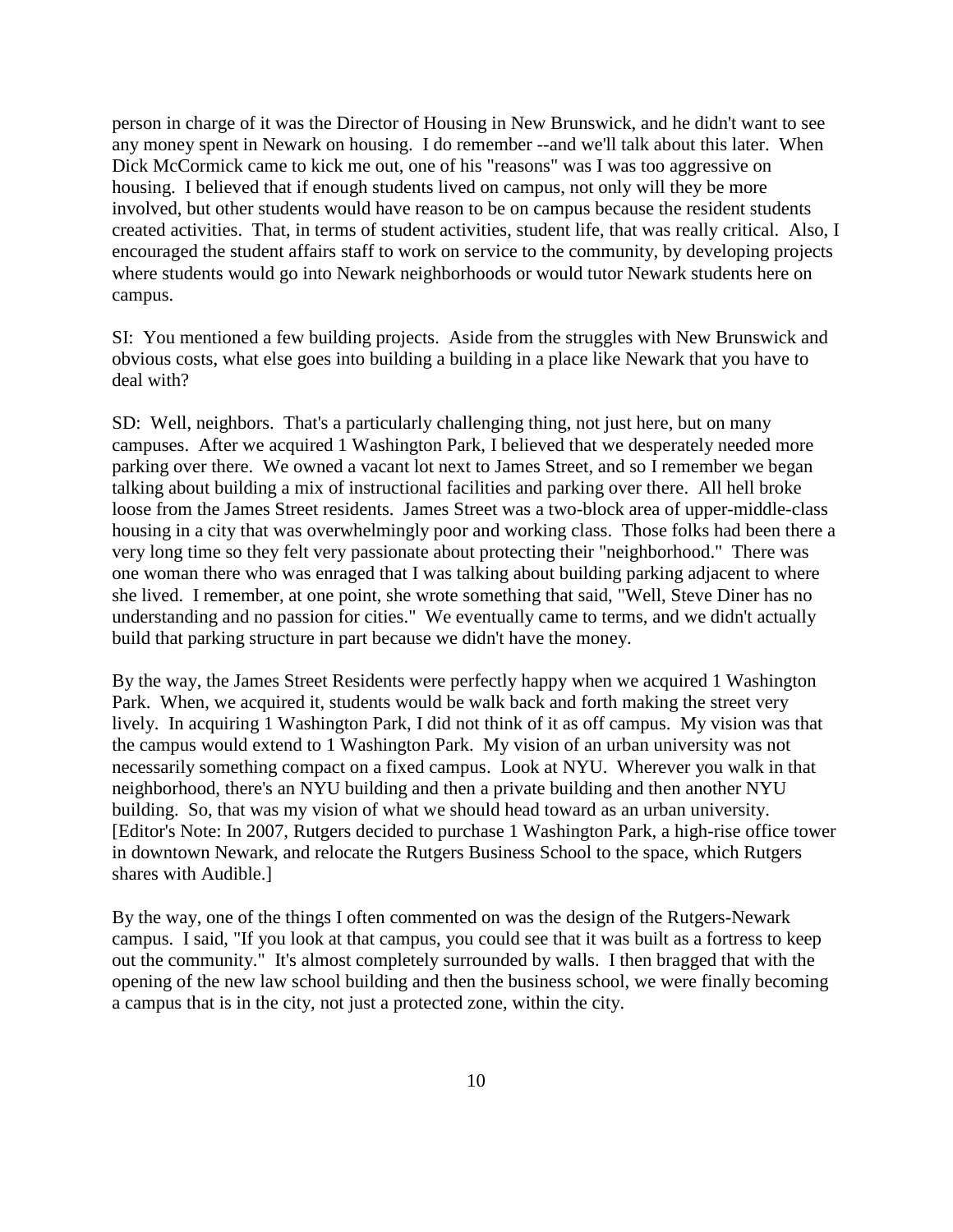SI: You mentioned earlier, as dean, the issues of admissions, levels of standards of admission, that there was a, I won't say crisis, but a problem. Did that continue into your provostship? How did you face the issue of admissions at that point?

SD: I think, fairly quickly, people came to accept the premises that I had put forth, and we did have a significant growth in enrollment and in applications. Some of it was statewide or national, but some of it was because Newark was getting a better reputation.

One of the programs that I started--I did this with Marcia Brown--was a program in which we paid students at Rutgers-Newark who grew up in Newark and who were Newark residents, to go into every junior high school and high school in Newark and talk to the kids about going to college in general and going to Rutgers-Newark, in particular. At that time we had growing enrollment but only a limited number of students from Newark. When I arrived as dean I was told that Newark kids don't want to come to Rutgers-Newark because they view it as a white college. I found that hard to understand. We had been ranked the most diverse campus in the country by U.S. News. But historically, Rutgers-Newark had been a place where whites and very few blacks went to school. It had developed this image among working people in Newark, that it was not welcoming to students from Newark. Now, we've substantially reversed that. [Editor's Note: Marcia Brown is Vice Chancellor for External and Governmental Affairs at Rutgers-Newark.]

SI: At that time, in the early 2000s, early to mid, was admissions another place where you had to come to loggerheads with New Brunswick, or did you have more independence in that regard?

SD: We had more independence.

SI: Okay.

SD: Because the way admissions worked at that time at Rutgers, students could apply to multiple campuses. Then, central administration maintained a database for making admissions decisions. They would attach numbers to you based on desirable characteristics. It ranked applicants on one's grade point average, SAT scores. Points were assigned for each criterion on how many advanced courses the applicant had taken. If you had points above a certain level, you were automatically admitted. If you had points below a certain level, you were automatically rejected, and only if you fell in between, did they read the whole application. I changed this practice at the Newark campus and told our admissions staff, "No student from a low-income zip code can be rejected without looking at the total application." That's because I know from a lot of experience that often there are students who have some great strengths, who are capable of doing great things, but if you only look at SATs and their grades, you don't see that. Ideally, I thought we should look at every applicant's full application, but we didn't have the resources for that. So, that's why I insisted that every student from a low-income zip code must be evaluated through the whole application. That began changing the nature of our student body.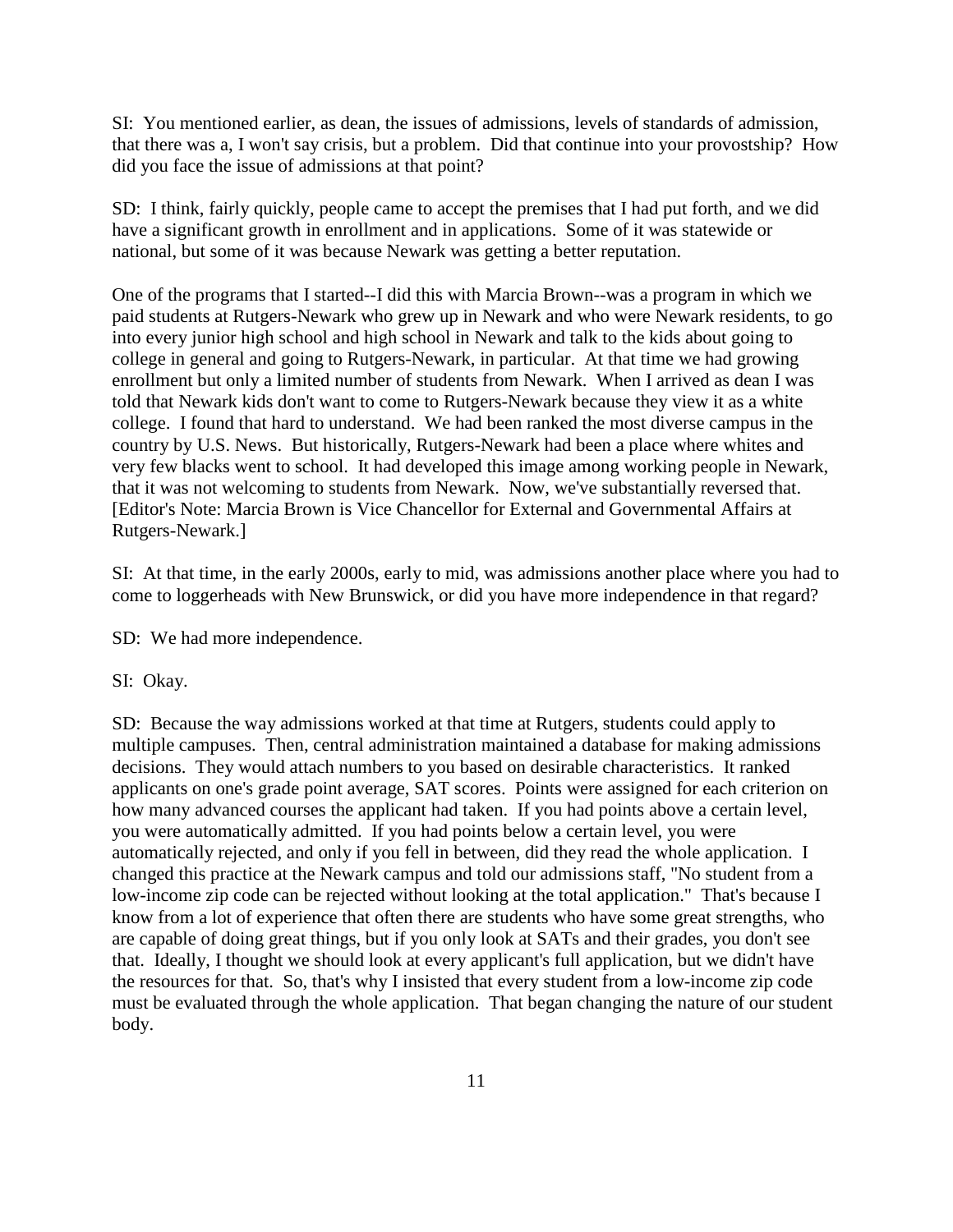SI: Let's pause for a second.

SD: Yes.

#### [TAPE PAUSED]

SI: All right. Well, thank you. Along with obviously making admissions more equitable, retention is also a huge issue. Were there any policies that you put in place regarding making sure that these folks who came from particularly first-generation backgrounds actually stayed and completed their degrees?

SD: Certainly low-income students who were admitted through the EOF program had continuing counseling and support. A substantial number of all of our undergraduate students completed their degree within six years. The numbers of students who just didn't finish was relatively low. I'd like to think this was all the result of the good things we did. But a lot of students, particularly students who live in the area went to community college the first two years. The reason they do that is it's cheaper; tuition is lower. So, we get a huge number of students from Essex County College. Long before I came, the University had developed a collaboration among faculty in key disciplines from Rutgers-Newark and Essex County College so that they could agree on what the first and second-year courses in biology, math, chemistry, and other subjects students should learn, so that a student who graduated from Essex County College would have the same knowledge and had been exposed to the same material as students who did their first two years at Rutgers-Newark. Our rates of completion were very good, and that's an important accomplishment. [Editor's Note: The New Jersey Education Opportunity Fund (EOF) is a source of financial and other support for students from disadvantaged backgrounds.]

SI: Okay, all right. Historically, this had been a place of a lot of political activism. Are there any of those examples that stand out from your tenure as provost into chancellor?

SD: One incident in particular stands out. The campus ran a bus from Penn Station to campus, and the idea was to help students get around. One day, the bus was stopped by Newark police. They went on to the bus and asked students some questions. One woman student was very hostile to them, "Who are you? Why are you stopping me? It's because I'm black. Why are you doing this kind of thing?" So, they arrested her, and she spent a couple of hours in jail. I got law school faculty to work on her case immediately. A group of black students occupied the chancellor's office saying, "You're not doing enough to protect students and you have to strengthen our support of students." Marcia Brown, she's a long-standing black activist. She insisted she wanted to handle it. She met with the students, and then she arranged meetings for me with students. At those meetings we often talked about the campus and the experiences of low-income and minority students.

I also remember the GLBT [gay, lesbian, bisexual, transgender] student association asked to meet with me. They were not hostile but said that Rutgers-Newark was a terrible campus for them. In fact, I remember one of them saying, "This is a campus of first-generation immigrants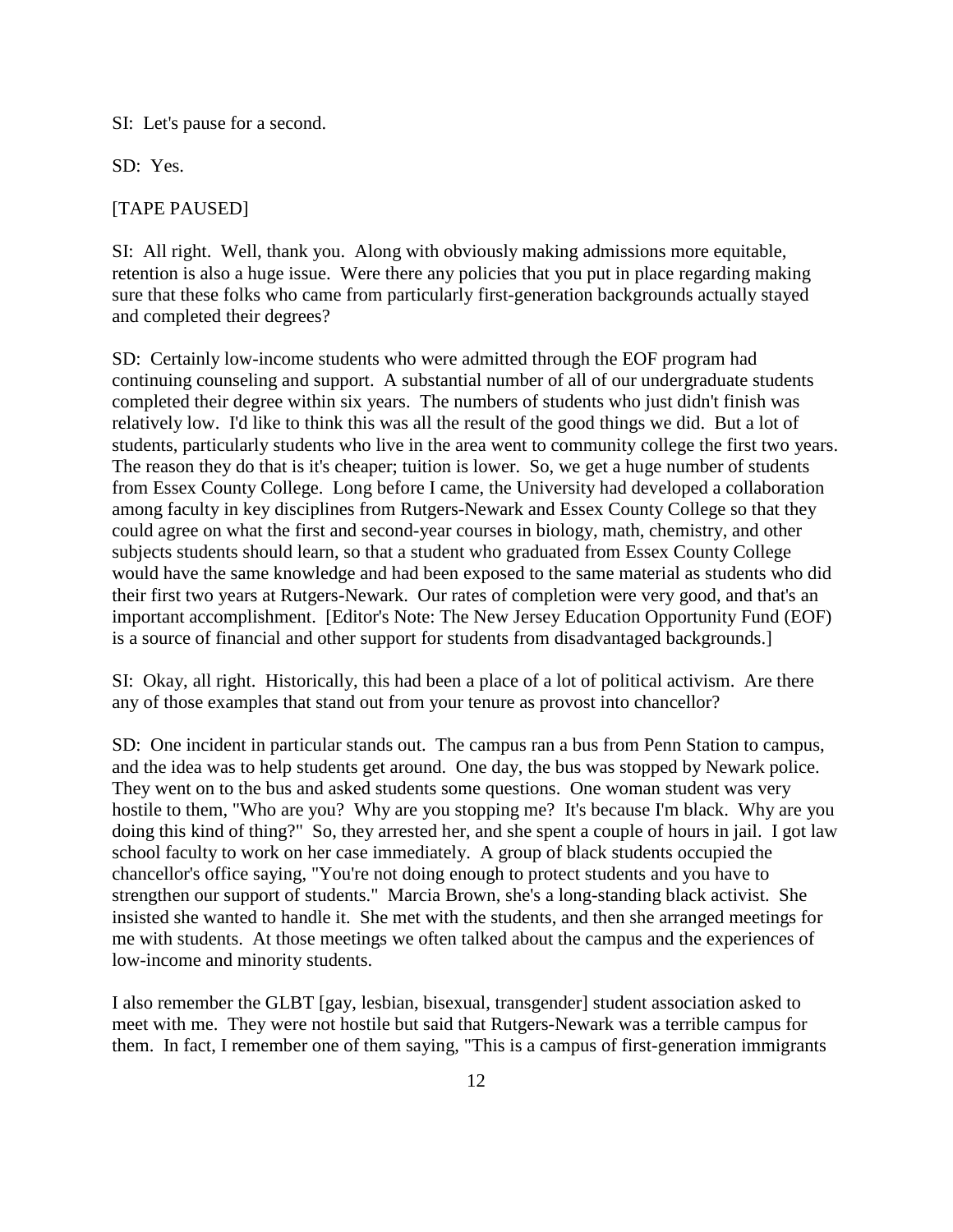and they come from places that have no use for gay people and so they reflect that religious bias." As a result of these meetings, we set up a GLBT meeting room, a place where they could hang out and talk to each other.

SI: What about initiatives to diversify the faculty, which is an ongoing issue at Rutgers? From what I understand, the faculty, as well as the student body, was relatively diverse compared to the rest of the system. How do you continue that? Did you see areas where this was needed more?

SD: Yes, but the faculty was not terribly diverse when I came here, and there was a system-wide program, which if you identified a "minority" faculty member, you might get special funding from New Brunswick for the person's first three years. In any case, I strongly encouraged departments to seek out minority faculty, and I got somewhat involved in that. As dean I would meet with pretty much anyone who was interviewing for a faculty position. As chancellor, I did not do so automatically, but if faculty thought meeting with me would help them recruit a very desirable minority person, I certainly would do that.

One of the people I remember recruiting, was Sherri-Ann Butterfield. I met with her and persuaded her to come to Rutgers-Newark although she had an offer from a much more prestigious institution. She's now the number two person in the chancellor's office. She says I persuaded her that this place was a great place to come, given that her scholarship focused on racial and ethnic identities among American-born kids in Brooklyn. I strongly encouraged departments as dean and as chancellor, to attract and recruit the best minority faculty. [Editor's Note: Sherri-Ann Butterfield is Executive Vice Chancellor and a professor of sociology at Rutgers-Newark.]

SI: I forgot to look this up, but when did the change in title from provost to chancellor take place approximately?

SD: It was in 2008, I got an offer for the presidency of Wayne State University and it was very tempting, but my wife had a title chair at NYU and our youngest son was still in high school. So, I didn't think I'd take it. I went to McCormick and said, "I have this offer and I'd like to stay here, but I'd like you to change the title. The title misleads everybody." It's true. Wherever I went, people said, "Oh, so you're the provost. Who's the president?" I said, "There is no president of Rutgers-Newark." People found that very strange. McCormick agreed, and he agreed to that and so that's how the title got changed. Now, at the same time, I believe, they were searching for a new provost or chancellor in Camden, and I believe that the key person they were looking at would only come if they changed the title. So, it turned out that the timing was very good because there was also pressure from Camden to change the title. [Editor's Note: The title of provost was changed to chancellor in 2008.]

SI: With the title change, was there any other change in your day-to-day powers and responsibilities?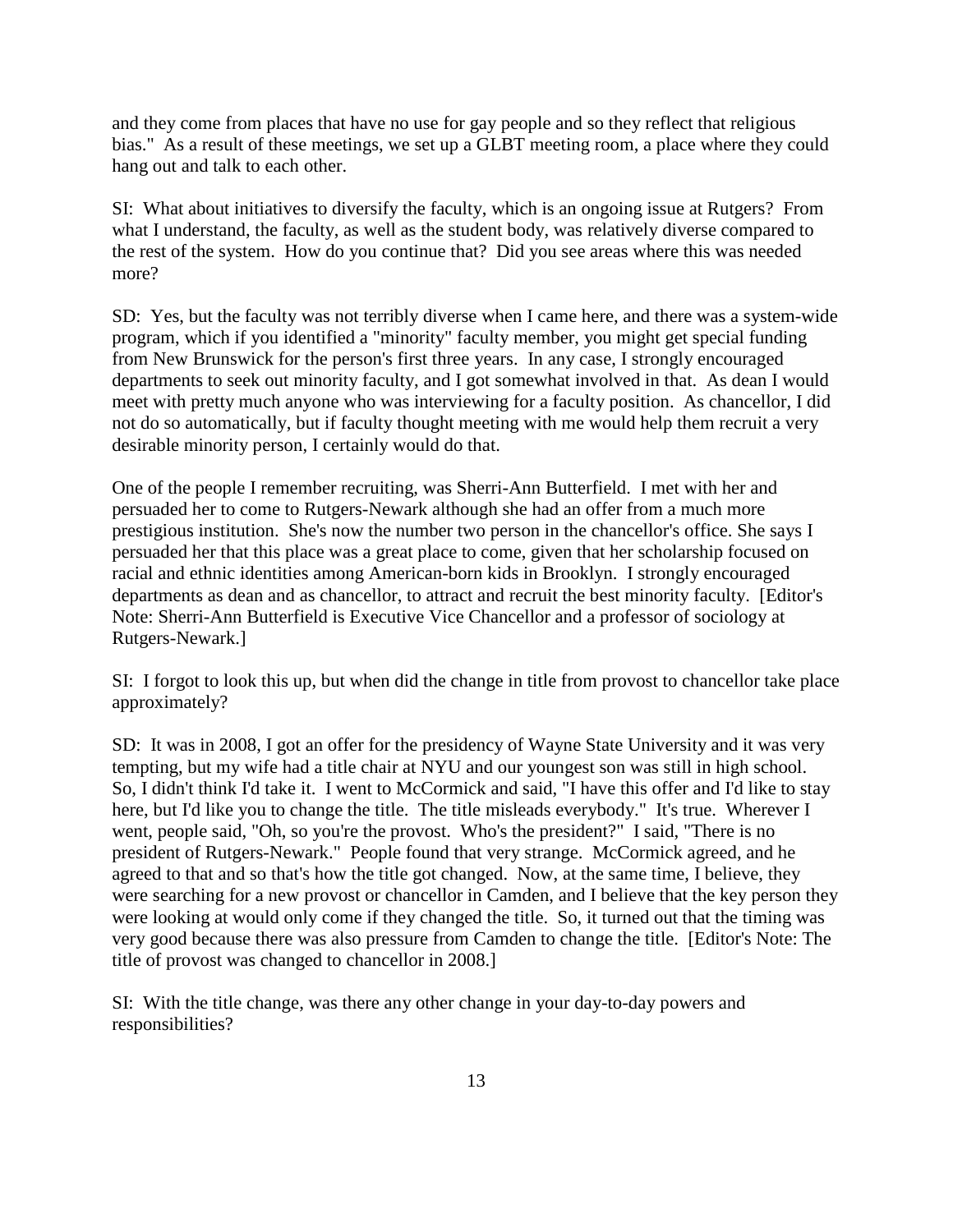SD: Not very much. But it did enable me to appoint someone with the title provost. In most institutions, the provost is the chief academic officer. So now I was able to have the provost oversee all of the academic matters.

SI: Before we get to the issue with the second merger, were there other areas where you might run into problems with New Brunswick?

SD: Well, budgeting and funding was clearly one, and housing, but we've talked about that already. I'm sure there are a whole lot of others.

SI: Okay.

SD: Well, one of the things was that University meetings of senior administrative staff were always held in New Brunswick. On one level, this made sense because New Brunswick is geographically between Newark and Camden. But it also diminished the campus.

SI: What about your relationship with the Board of Governors? How did you maintain that and build this relationship?

SD: Oh, that's an excellent question. It was complicated because, on the one hand, the president is the guy who runs the university and the relationship with the board is the central activity of the president, and my involvement with board members could be problematic for him in that way. I did develop good relationships with a number of board people, and Norman Samuels did before me also. I would meet with them and talk with them about our situation and what we needed. McCormick never told me I should not do that. At one point, the board chair was a Rutgers-Newark alum, who still lived in Newark and was very active in the city. He was very, eager to see Rutgers-Newark treated well. [Editor's Note: Eugene M. O'Hara, UCN '62, retired CFO of Prudential Insurance Company, served as Chair of the Board of Governors from 2001 to 2004. Albert R. Gamper, Jr., UCN '66, former Chairman and CEO of the CIT Group, Inc., served as Chair from 2004 to 2007.]

SI: What does that translate into in terms of what you might propose? If you do have a favorable chair, does that make you more likely to ask for certain programs or initiatives or ask for more of the budget pie?

SD: Yes, but it was tricky. The budget was managed by the central administration, and it would be pretty unusual for a board member to intervene and say, "You need to have more going to Newark for this reason, or, that reason." Now, if the board approves some kind of special initiative; that would be different. No, I can't really think of any instance where the board intervened on behalf of Rutgers-Newark because I asked them to.

SI: Let's see, before we talk about the second merger, is there any aspect from your time as chancellor that you want to go over? Did athletics take up much of your time?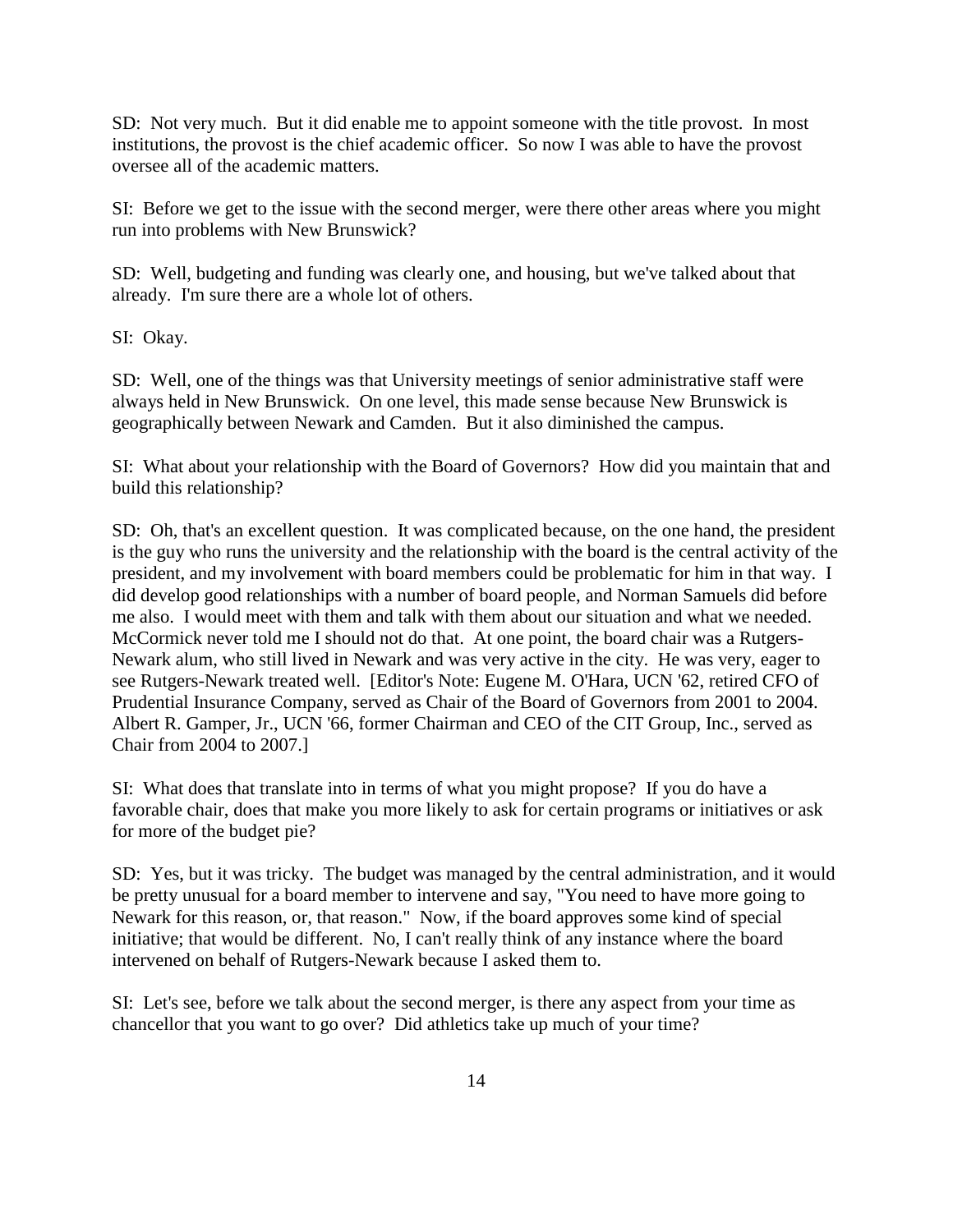SD: Almost none. We were a Division III institution, with no athletic scholarship and major investment in our teams. I always brag about that. I was very pleased that was the case.

#### SI: Yes.

SD: But one other thing I could talk about, as chancellor, I became highly involved with national higher education organizations. In particular, I worked very closely with the Coalition of Metropolitan and Urban Universities. It's an organization that published a journal, *Metropolitan Universities*. It would meet once a year, in a city. I hosted a regional meeting on our campus, and that helped me promote Rutgers-Newark as a leading urban institution. You can promote your college to the general public and students who are applying, but, in this case, we're talking about promoting it o leaders in higher education. One of the things I was quite successful doing was significantly raising the awareness of leaders in higher education about Rutgers-Newark, about the City of Newark. I have one little add-on. [Editor's Note: Founded in 1989, The Coalition of Metropolitan and Urban Universities promotes a mission of strengthening the relationships between urban universities and their cities.]

## SI: Sure.

SD: Nancy Cantor told me that when the position of chancellor became vacant, she got a call from Professor Clement Price and she said [that] she really wasn't thinking at all about coming to another institution. She had been chancellor or president at two or three places, I think. She said to me, "I remember the meetings we would go to of leaders of urban universities and you talked so vigorously about Newark and all the exciting things that were happening in Newark," so she said, "I decided to pursue it." Could she have been persuaded to be a candidate if we had not met? I don't know, but she said that's what got her interested in pursuing the position in Newark. [Editor's Note: Clement Alexander Price was a Distinguished Professor of History at Rutgers-Newark. He lived from 1945 to 2014.]

SI: I am just curious, Clement Price comes up quite a bit in the interviews. Do you have any memories of him and his work here?

SD: Oh, yes. Absolutely. When I interviewed for Dean of Arts and Sciences, they had Clem give me a tour of Newark. I was immediately taken with him, and I talked to him about the importance of an urban focus and community engagement. It resonated with him immediately, and he said, "Oh, wow, a dean who's really going to undertake this stuff and share this focus." So, we became colleagues but also very good friends. He and Mary Sue, his wife, came to us for dinner a few times. I remember I was in his house a bunch of times, including 9/11 because I lived in New York and the trains weren't running. So, Clem said, "Oh, just stay with us." So, we were very close and shared common interests in developing engagement with the city and emphasis on differences in race and ethnicity and the like.

SI: Again, working off something you just said, in relation to 9/11, I know afterwards, particularly in this region, there were attempts by law enforcement to try to surveil students, that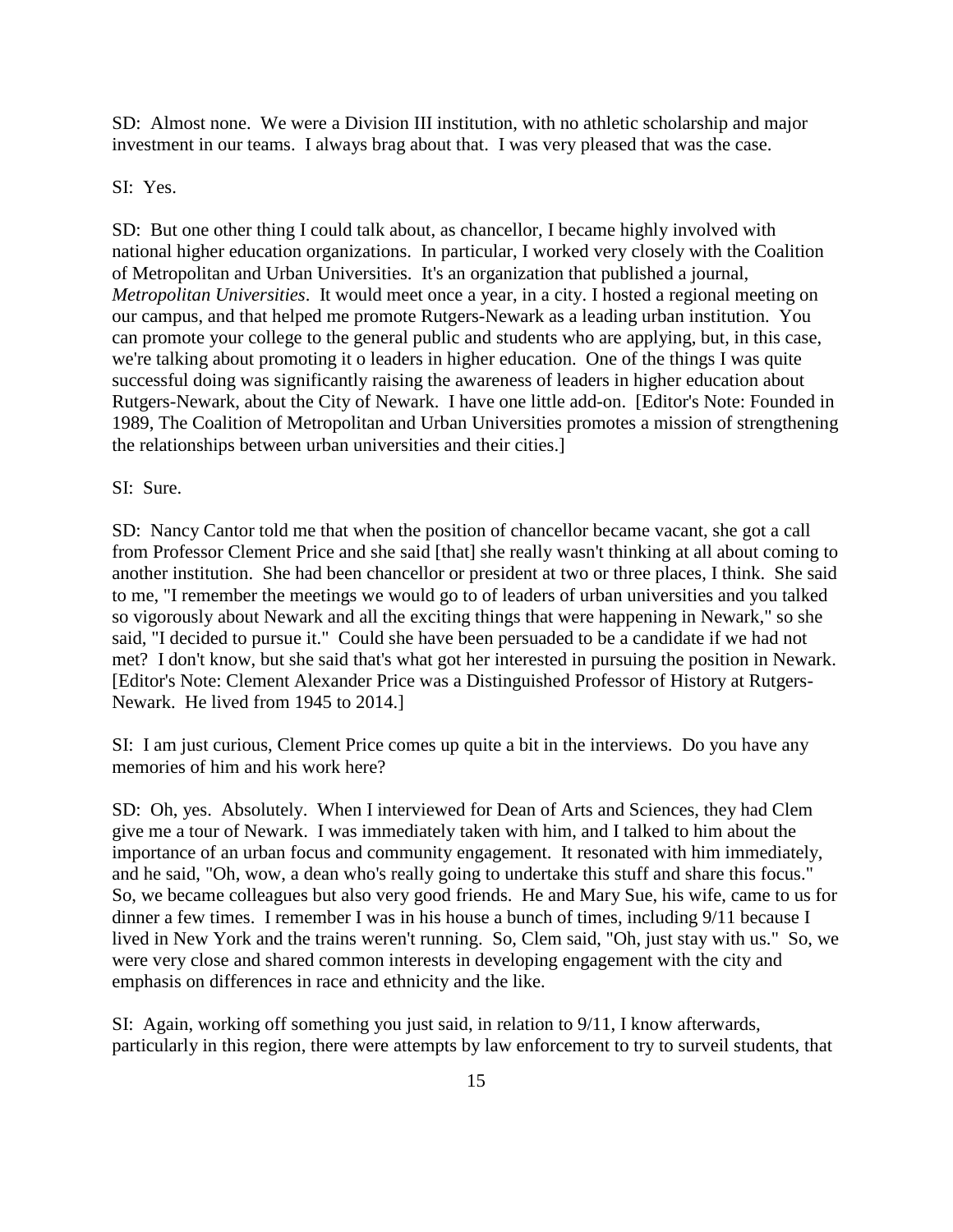sort of thing. Did you deal with that issue here? I think, the University, at one point, gave a blanket statement, they were not going to cooperate in any way, or words to that regard.

SD: I did not have to deal with that but sometime after that, federal officials asked for lists of immigrant students or undocumented immigrant students. The University said, "No, we're not going to give you that."

DK: I do have a question, but it is kind of stepping back for a moment. When developing programs, it is an interesting concept how these things evolve and change. I am curious as to the development of programs that are federated, like the history department that is shared between universities. Is that a result of the earlier merger plans that we talked about or does that come later? Was that something you were involved with?

SD: Actually, not. It was already in place when I arrived in 1998. I think it grew out of the desire, of the small number of historians at NJIT to become part of a larger history department. So that federated arrangement preceded me and the discussions about merger.

SI: The second merger kind of grows out of the work by the committee chaired by former Governor Kean and the Kean Report. Did you work with the committee at all? I think they reached out to a number of academics and administrators. Did you testify before the committee or anything like that?

SD: I think I did, but I know I had long conversations with Roy Vagelos.

SI: I do not know about the second, which I guess took off around 2010. I forget the exact date for the Kean Report. [Editor's Note: The Commission on Health Science, Education and Training, chaired by P. Roy Vagelos, M.D., issued its report in October 2002. The plan was abandoned in 2003. In 2007, the State Legislature appointed a ten-member Task Force on Higher Education to take up the issue of restructuring Rutgers, UMDNJ and NJIT. Thomas Kean, former governor of New Jersey, chaired the Governor's Task Force on Higher Education, which recommended an overhaul of medical research and education in January 2011. On July 1, 2013, the New Jersey Medical and Health Sciences Education Restructuring Act went into effect, integrating Rutgers University with all units of UMDNJ, except University Hospital in Newark and the School of Osteopathic Medicine in Stratford.]

SI: Okay. Once that became a public issue again, did you become actively involved in supporting it or aspects of it?

SD: Yes. I met with legislators. I met with board members and others and articulated my view that if you brought together the three higher education institutions in Newark, you would have a major entity. Now, it wasn't going to be world class just because you brought them together, but with the right resources and leadership, this would become a major, major institution. I thought, that would really play a key role in the continuing revitalization of the city.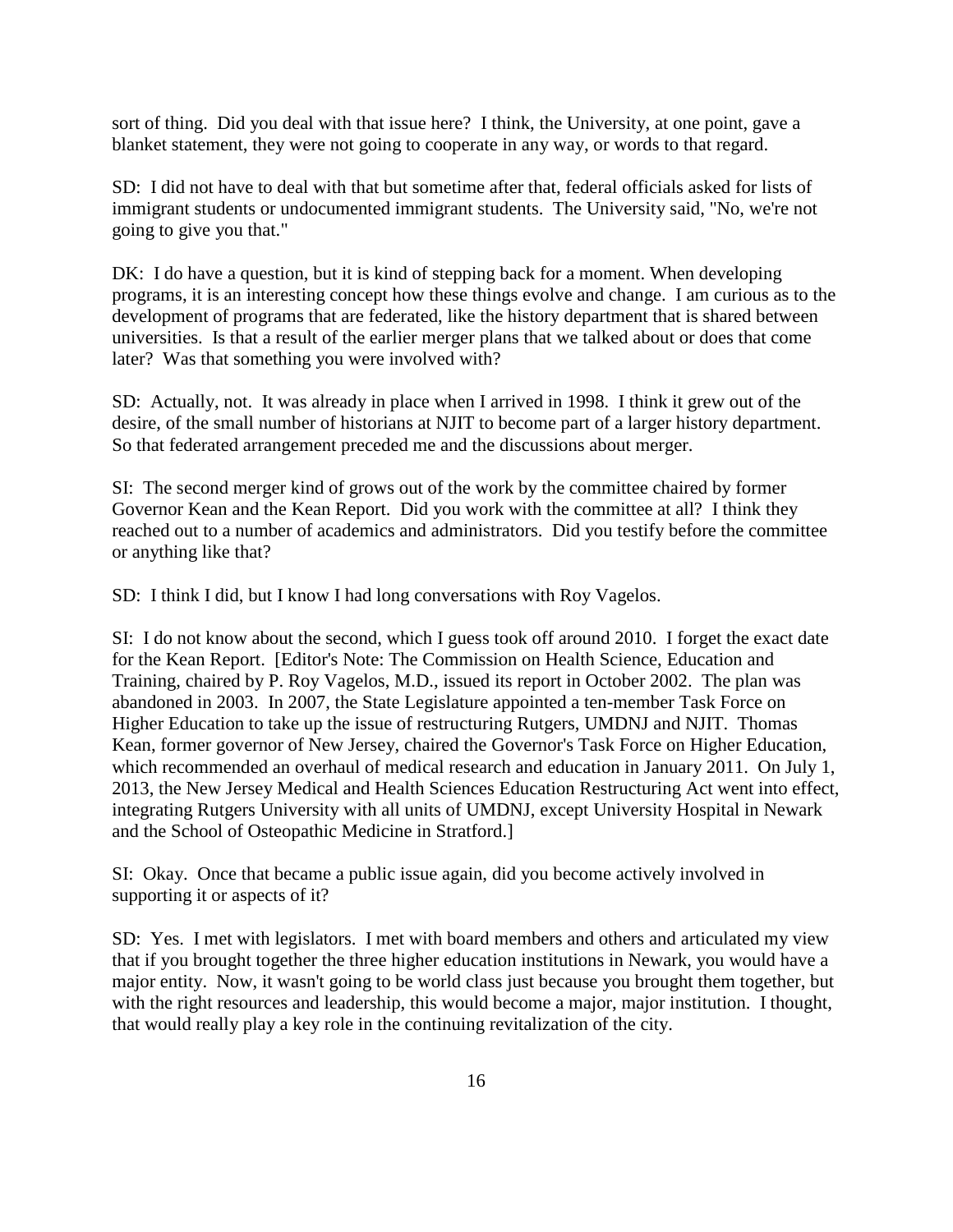SI: As this developed over the months, I think over at least a year and a half, how did this affect your relationship with the McCormick Administration?

SD: Oh, very strained. McCormick kept telling me that he did not want to see Rutgers or the entities in Newark separated from New Brunswick. He was very much opposed to the idea that there could be a separate entity here which received its own funding, had its own board, and so on. But he was very much in favor of making the New Brunswick medical school part of Rutgers. He was against merging Newark University of Medicine and Dentistry with Rutgers, partly because the hospital was having all kinds of financial problems. McCormick wanted to see the New Brunswick facilities of UMDNJ merged into Rutgers-New Brunswick. He didn't want to see UMDNJ in Newark merged, and, of course, I did. So, things started getting tense.

SI: What do you think was the breaking point?

SD: Oh, well, as the legislation was being considered and it was getting a fair amount of attention, he came to me, one day in my office, which was very unusual. When we met, it was almost always in his office. He said, "By the end of December, you're out," for two primary reasons. One is our differences on the merger, and he said, "I can't have a leader of this campus operating against what I want to see done." The other thing he said was that I had made too much of a fuss about housing financing. He basically said, "If you let me know in twenty-four hours if you agree to resign," he said, "You'll have a year's leave and then I'll have you named a University Professor, but if you don't accept it, I'm going to remove you and then you're not going to have any of those benefits." I made a huge mistake by resigning. Clement Price, among others, said, "Terrible mistake. If you had told me, I could've called the mayor, the governor," and he was very well connected. He said, "It was unfortunate that you did that." I think, in retrospect, it was.

SI: What goes through your mind during something like that? It must have been shocking.

SD: I didn't expect that to happen. I was thinking that basically I would step down in another year. I was getting tired, but because the merger issue was still out there, I thought, "This is not the time to leave. The institution has to be supported, protected, and I just can't step aside." So, I thought, "One more year, and hopefully by then, the merger will have gone through in a way that gave much more autonomy to Newark." So, no, I wasn't planning on it, and I wasn't expecting it.

SI: Looking back over your time as chancellor, what would you say your most vivid memories were or the things you look back on most favorably or proudly?

SD: Strongly expanding the view of the university as connected to the city. Making that mission clearer to people across the state and across the country. The thing I'm proudest of, was to really focus the university as an urban institution.

SI: While you were in administration, did you continue teaching at all?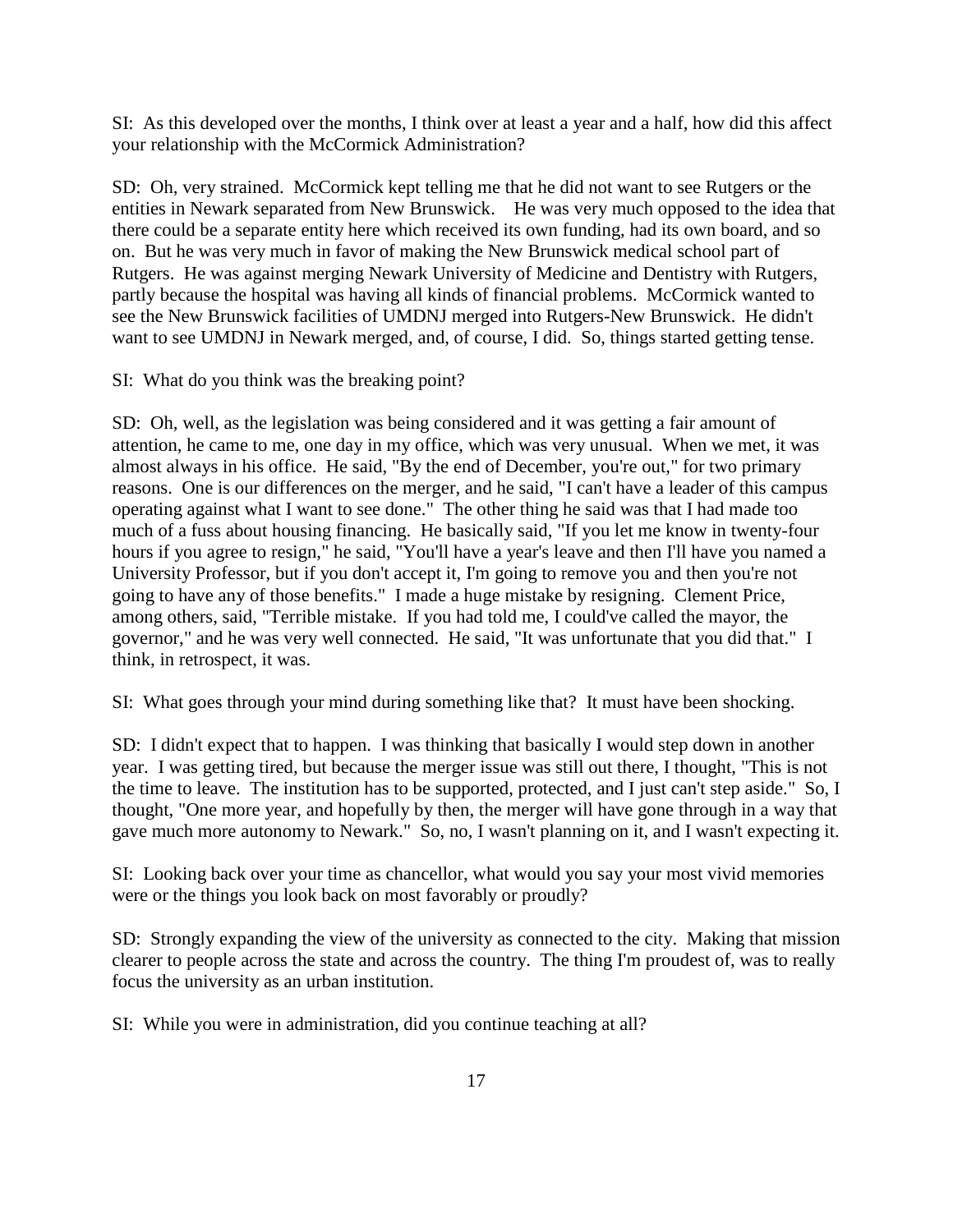SD: I did teach occasionally, I think maybe one course every other year, just to get to know the students and keep my fingers in it.

SI: Did you have any concerns rejoining the faculty?

SD: No. It's interesting, I had been thinking for a while that when I left administration, I wanted to write a book on the history of universities and cities. Many people who leave senior administration positions don't go back and do scholarship, but I thought I really wanted to, and that would be the obvious subject for me. When I left administration, I had a year off, and so I immediately plunged into research and found fascinating material. Then I came back, I taught for a semester, and I was able to negotiate another year off. As a University Professor, you're kind of free to do different things. At the end of my second year not teaching, I finished the book and it was published.

In terms of teaching, the History Department was very welcoming, not demanding in any way. Also, when I came here as dean, the History Department had a whole bunch of very contentious people, and by the time I left administration, all of them were gone. It's a department of really nice people who get along well, doing very good work professionally. As a University Professor, I don't participate in department meetings for the most part, and I don't participate in tenure decisions. In one case, there was somebody up for promotion to Professor II, which we now call Distinguished Professor. The department needed a committee of at least three people who were Professor IIs. As a University Professor, I qualified for that. So, they called and said, "Do you mind doing this?" I was perfectly happy to do it.

SI: What courses have you been teaching?

SD: I've taught four different courses, not all at the same time. Almost every semester I've taught, I did one graduate and one undergraduate. Of the two graduate courses that I've been teaching, one is American immigration history, which I love. The other is the "History of Urban Education" and that's also been a lot of fun.

One of my undergraduate classes, is in Public Affairs. Its title is "Newark and Urban America," and it's about contemporary issues in Newark. Since I'm a University Professor, I don't have to be tied rigidly to teaching history. The other course, always my favorite, examines public policy issues in America that grow out of racial, ethnic or religious diversity. After an initial week of historical context, I assign popular articles on opposite ends of hot button issues, and I have the students discuss them. So, one week, we'll do racial classification. How should the Census count people? What categories should they use? For that matter, how should a university count people? Then, we'll discuss affirmative action, and then hate speech. One week, I do gay rights and religious rights. For example, we talk about the baker who would not bake a cake for a gay wedding. [Editor's Note: Dr. Diner is referring to *Masterpiece Cakeshop v. Colorado Civil Rights Commission*, a 2018 Supreme Court ruling that protected a baker's refusal to bake a wedding cake for a gay couple.]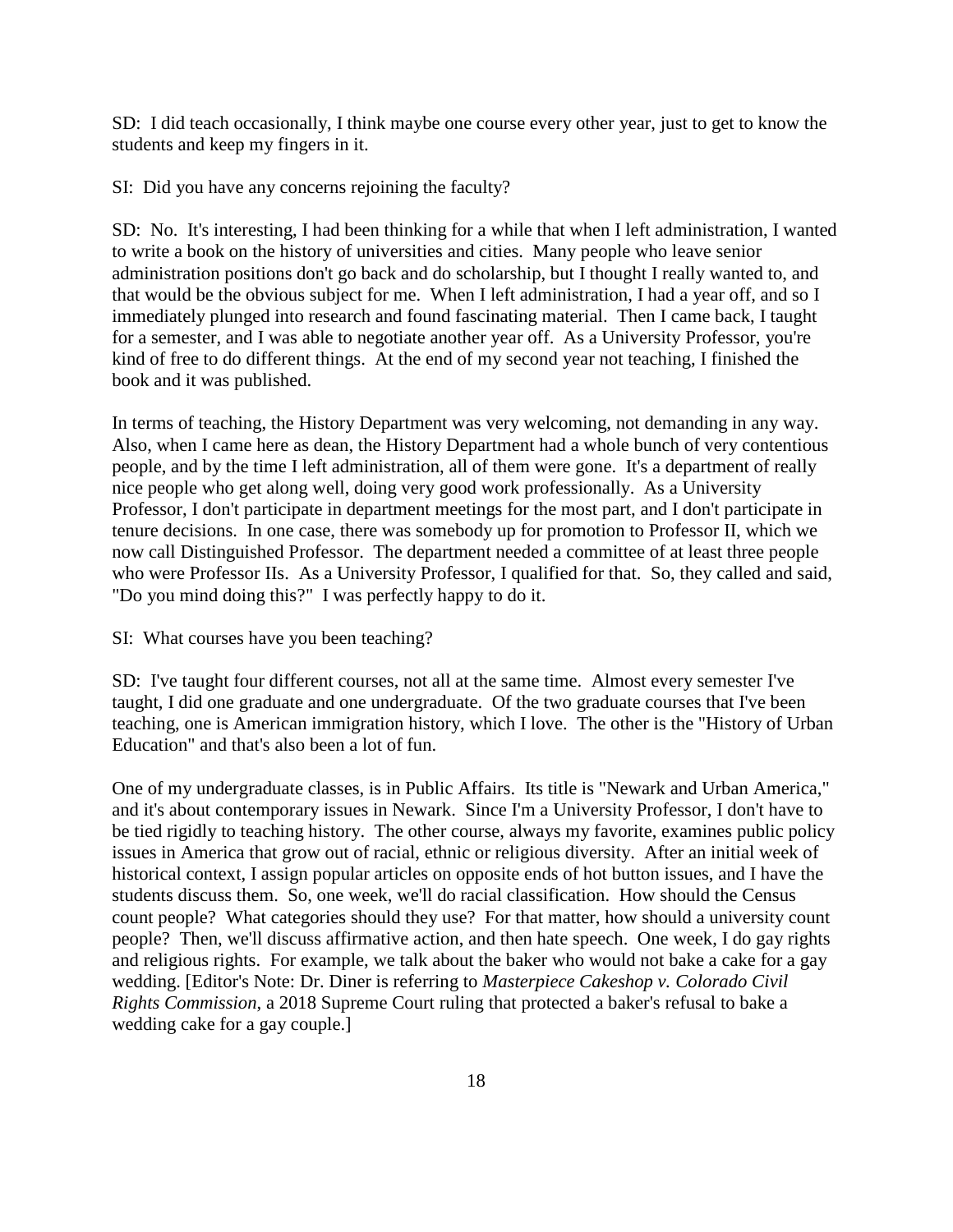The thing I love telling people about is when I teach this course on diversity, and when we consider racial classification, I begin each class by going around the table and having students react to what they read. Whenever we do racial classification, nearly every student says, "Who invented these categories? I'm not black. I'm not Asian. I'm not Hispanic. I'm not white." On this campus, it's just so interesting because students have multi-national identities. For example, one student, a woman, forty-ish with very black skin said, "I'm not black. I'm not African American. I'm African." Then, she said, "It's not that I think there's anything wrong with being African American, but I came to the United States from Ghana when I was twelve years old, so I haven't shared their experiences. My experiences are different than longstanding black residents." So, teaching about race, ethnicity, religion, and immigration on this campus is so interesting because the students come from all over the world and they're heavily immigrants or children of immigrants.

DK: What goes into the crafting of courses? Are these courses that you came up with?

SD: Yes, I came up with them. The diversity course, I actually did a version of it when I was at George Mason, quite different from what I do now. Rutgers-Newark is the place I was meant to be, just given both my personal and scholarly interests in cities, immigration, race, and ethnicity. I taught at an all-black college for thirteen years and got really immersed in issues of race there. I grew up in the Bronx, a child of Jewish immigrants and as a child developed, an awareness of cities, neighborhoods, and ethnic groups. I tell people that I identify very closely with our students because in many ways I've been more or less in the same place. Now, I grew up with working parents in the Bronx. I didn't experience the kinds of hostilities a Muslim or Hindu student might experience at Rutgers-Newark in the city. Although our students' social interactions are different from mine, I still identify very closely with them and take great pleasure in teaching them.

SI: All right. Anything you would like to add about your non-Rutgers life?

SD: I sing in a chorus.

SI: Okay. [laughter]

SD: We're performing Friday night at Carnegie Hall. [Editor's Note: Carnegie Hall is a concert hall built by industrialist Andrew Carnegie in 1891. It is located in Midtown Manhattan.]

SI: What is the name of the chorus?

SD: The Cecilia Choral Society. I think I told you I went to the High School of Music and Art, and I was a voice major. I sang the first couple years after I moved to Washington. Then my first child was born and I thought, "Oh, I'm not going to have time for this." Nearly fifty years later, when I stepped down from administration, I thought, I'm going to find a chorus, and I did. I joined it five years ago. [Editor's Note: The Cecilia Chorus of New York was founded in 1906.